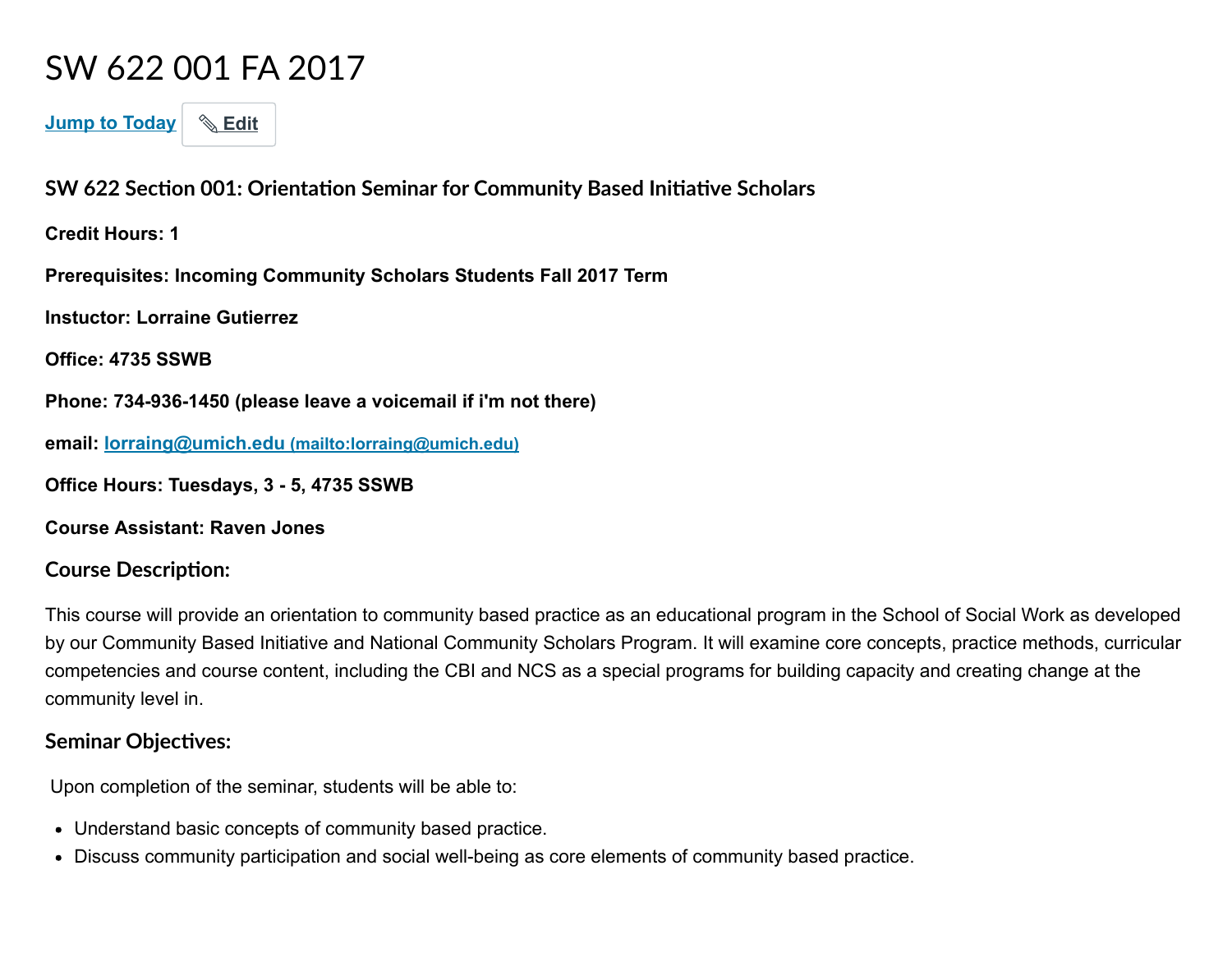- Describe educational structure and institutional resources relevant to the Community Based Initiative and National Community Scholars program.
- Develop familiarity with community issues and change efforts currently occuring in Detroit, MI.
- Identify issues of race, gender, class, and other diversity dimensions relevant to various constructions of community

#### Seminar Design:

We will make use of mini-lectures, discussion, small group exercises, field trips, and media regarding the issues covered in this seminar. This seminar is designed to maximize student participation and community building.

#### Relationship of the Seminar to Four Curricular Themes:

Multiculturalism and Diversity will be addressed through emphasis on community participation and social well--being and community participation of populations and groups that have been historically subject to discrimination, injustice, and oppression.

Social Justice and Social Change will be assessed in terms of core concepts and alternative concepts of community organization. Methods of practice will be analyzed in accordance with justice and change as core concepts.

Promotion, Prevention, Treatment, and Rehabilitation will be discussed in terms of practice initiatives and their interrelationships.

Behavioral and Social Science Research. This seminar will introduce elements of the knowledge base from a critical perspective.

Social Work Ethics and Values. Discussion of ethical issues will draw upon the NASW Code of Ethics and other professional sources in relation to privilege, power, oppression, diversity, discrimination, justice and participation.

#### Relationship to PODS Content: Privilege, Oppression, Diversity, and Social Justice

Oppression, Diversity and Social Justice (PODS) will be considered as curricular themes through class activities and assignments.

PODS refers to six competencies:

- 1) Vision of and skills for social justice,
- 2) Reducing oppression and Privilege as barriers,
- 3) Intersectional and Intercultural skills,
- 4) Monitor PODS development and application,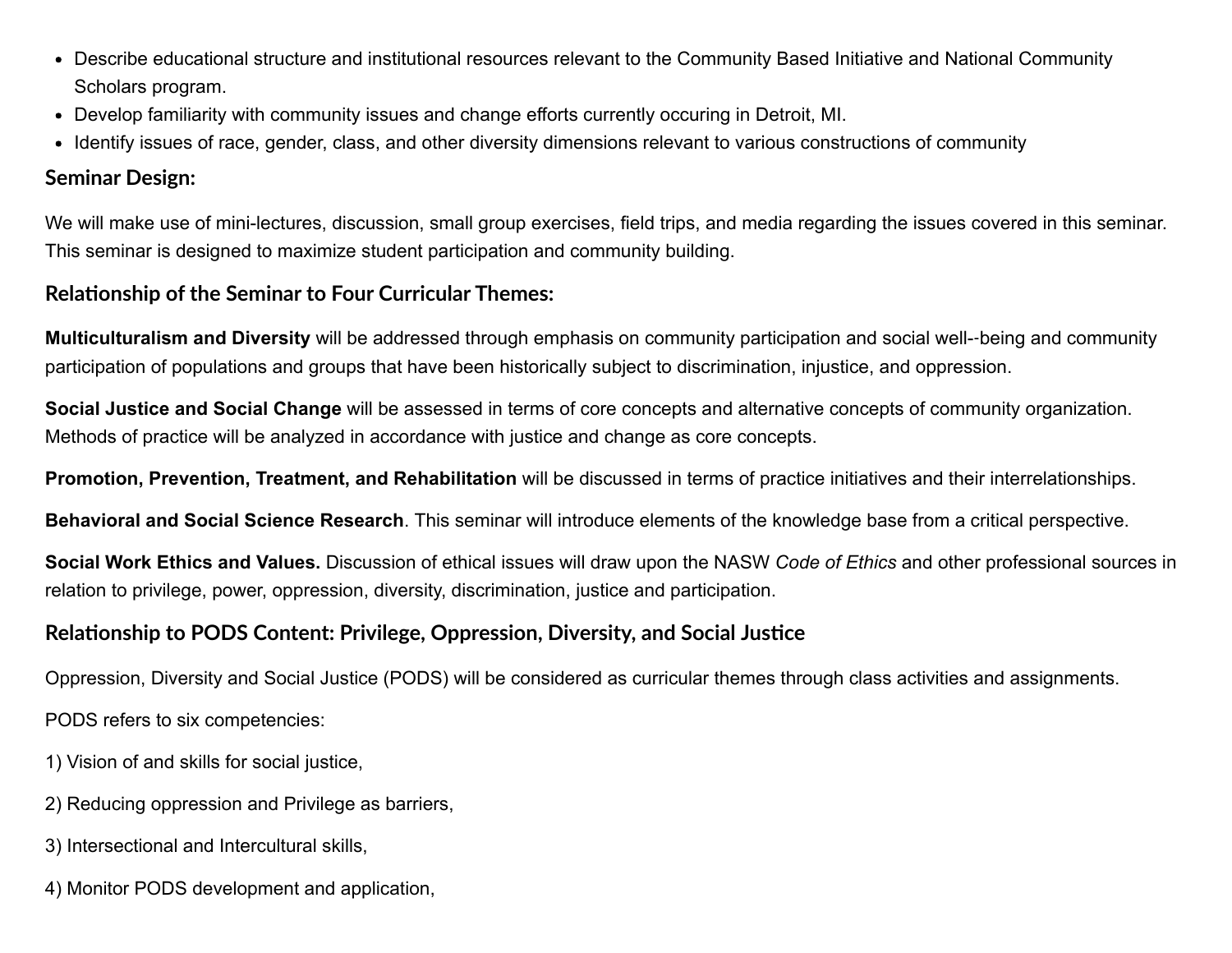5) Critical consciousness, self knowledge for continued learning,

6) Moving Beyond Intersectionality and economic class, age, ethnicity, race, gender, sexual orientation, religion and disability status.

#### Readings:

All readings are posted to Canvas in the Files section

#### Seminar Grades and Assignments

#### Class Blog:

We will use the google Blogger at **sw6222017.blogspot.com** [\(http://sw6222017.blogspot.com\)](http://sw6222017.blogspot.com/) to create a blog for our course. This is a private blog, only visible to members of our class. Each student must post 2 - 3 paragraphs each week to the blog. The blog posting should relate to your experience in the class, the assigned readings, and other related topics. In weeks 1 and 5 I will post specific prompts for you to address in the blog, in weeks 2 - 4 you can post what you wish. I encourage you to include visual components to your postings such as photography, video, drawing, etc. Each student should also post comments to at least two other students' postings on a weekly basis.

You can get up to 8 points for making a weekly blog post and 4 points for commenting on to or more other students' posts each week. (60 points total)

Active engagement in class discussions and presentations. Specifically:

- 1. Attend all class sessions, unless excused (5 points)
- 2. Read all assigned assigned articles available via CANVAS and **develop discussion questions** based on the role you are assigned for that week;
- 3. Develop 2 discussion questions for each reading assigned in weeks 2 & 3, based on your **[discussion role](https://umich.instructure.com/courses/171655/pages/discussion-roles-schedule)**. Upload questions to CANVAS by 5pm the Thursday afternoon before the class in which we discuss the articles; (15 points per week; 30 points total)
- 4. Compete the [self evaluation of class participation form](https://goo.gl/forms/HRBAY1bu57sifR1z2) *(https://goo.gl/forms/HRBAY1bu57sifR1z2)* and submit it on or before the due date. (5 points)

#### Assignment Breakdown:

Assignment Maximum Points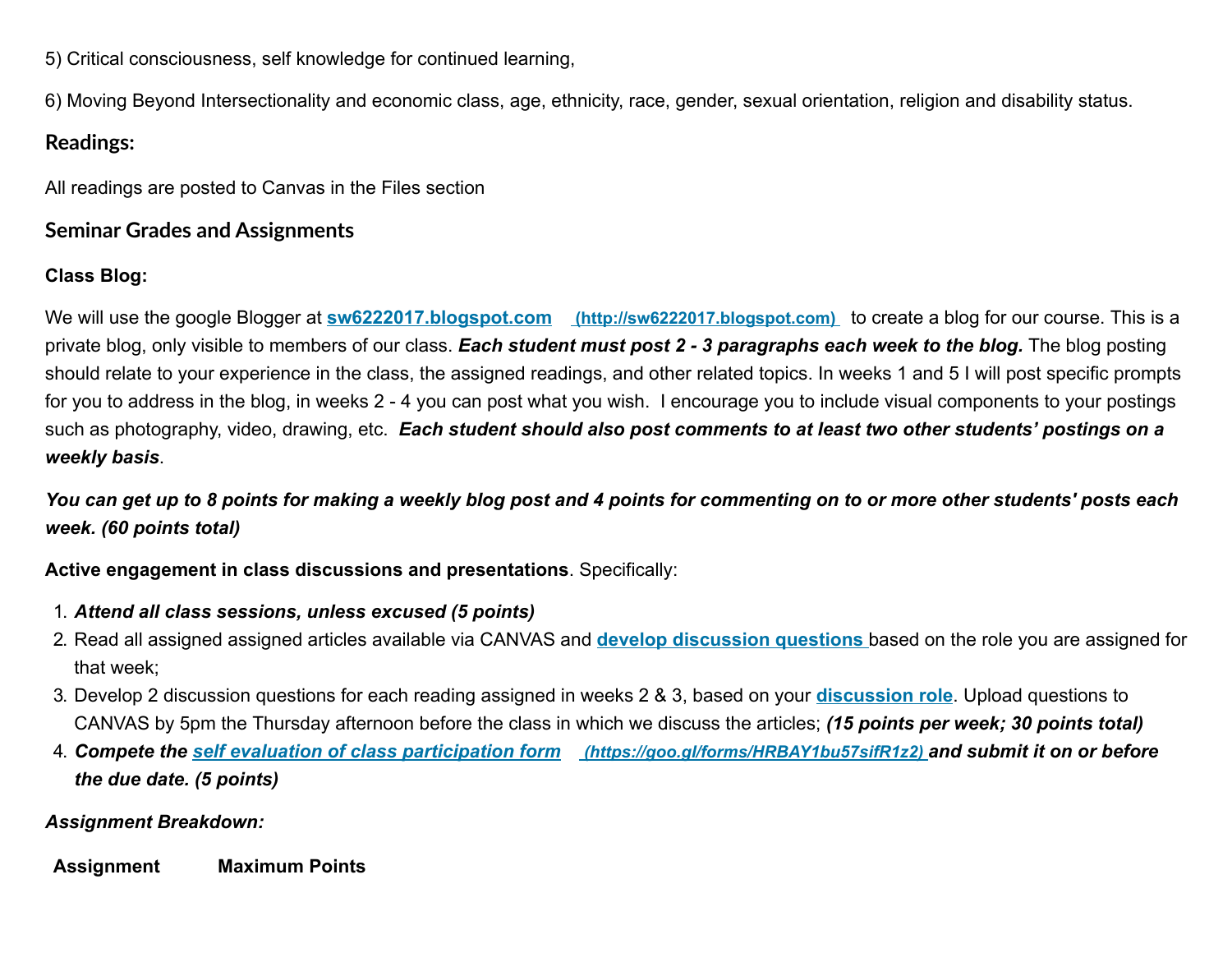| <b>Total Points</b><br>100 |    |  |
|----------------------------|----|--|
| <b>Class Participation</b> | 5  |  |
| <b>Class Discussions</b>   | 30 |  |
| Attendance                 | 5  |  |
| Blog                       | 60 |  |

### Grading Scale (point to letter grade conversion

| Grade | <b>Point</b><br>range | <b>Grade</b> | <b>Point</b><br>Range | Grade     | <b>Point</b><br>Range |
|-------|-----------------------|--------------|-----------------------|-----------|-----------------------|
| A+    | 100                   | A            | $95 - 99$             | A-        | $90 - 94$             |
| B+    | $85 - 89$             | B            | $80 - 84$             | <b>B-</b> | $75 - 79$             |
| $C+$  | $70 - 74$             | C            | $65 - 69$             | $C-$      | $60 - 64$             |
| D     | $60$ (no<br>credit)   |              |                       |           |                       |

## Please review these class policies regarding attendance, accommodation for different abilities, religious holidays, and academic integrity.

#### Class Schedule

| SESSION TOPIC |                                                    | <b>READINGS</b> | <b>ACTIVITIES</b>                 |
|---------------|----------------------------------------------------|-----------------|-----------------------------------|
| 9/16          | Introduction to the<br>class and the<br><b>CBI</b> | 咨               | What is Community Based Practice? |
| 9/23          | Context and                                        |                 |                                   |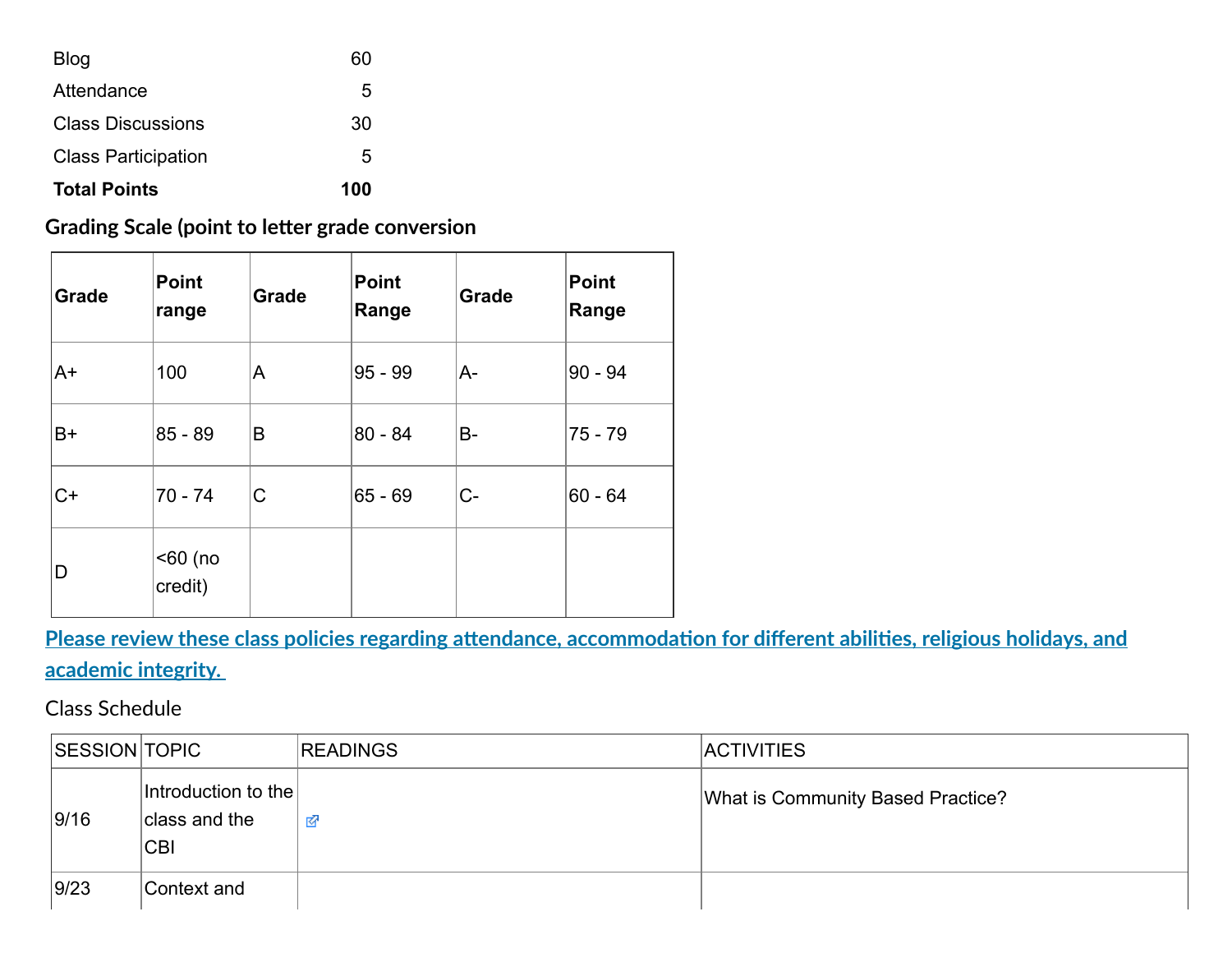|       | Community                    | <b>Guidelines for Ethical Practice in</b><br><b>Community Organization-</b><br>Social+Work+ 2004 .pdf a @<br><b>Using global and international community</b><br>practice case studies to enhance crit.pdf<br>咨 | Discuss Field internships with the CBI: William Vanderwill                                                                                                                                                                 |
|-------|------------------------------|----------------------------------------------------------------------------------------------------------------------------------------------------------------------------------------------------------------|----------------------------------------------------------------------------------------------------------------------------------------------------------------------------------------------------------------------------|
| 9/30  | History and<br>community     | 咨<br>咨                                                                                                                                                                                                         | Visit to the Detroit Historical Museum                                                                                                                                                                                     |
| 10/7  | Engaging with<br>Communities | Traditional vs. Critical Service Learning. a<br>咨                                                                                                                                                              | Entering, Engaging and Exiting Communities Workshop<br>Guest Presenter: Neeraja Aravamudan, Ph.D.<br>Assistant Director for Engaged Learning Partnerships,<br>Edward Ginsberg Center for Community Service and<br>Learning |
| 10/14 | <b>Possibilities</b>         | <b>Toomey-Empowerment and</b><br>disempowerment in community<br>development practice.pdf a<br><b>Strategies for Doing Anti-Oppressive</b><br><b>Practice</b> a a                                               | Creating our model for community practice                                                                                                                                                                                  |

Course Summary: